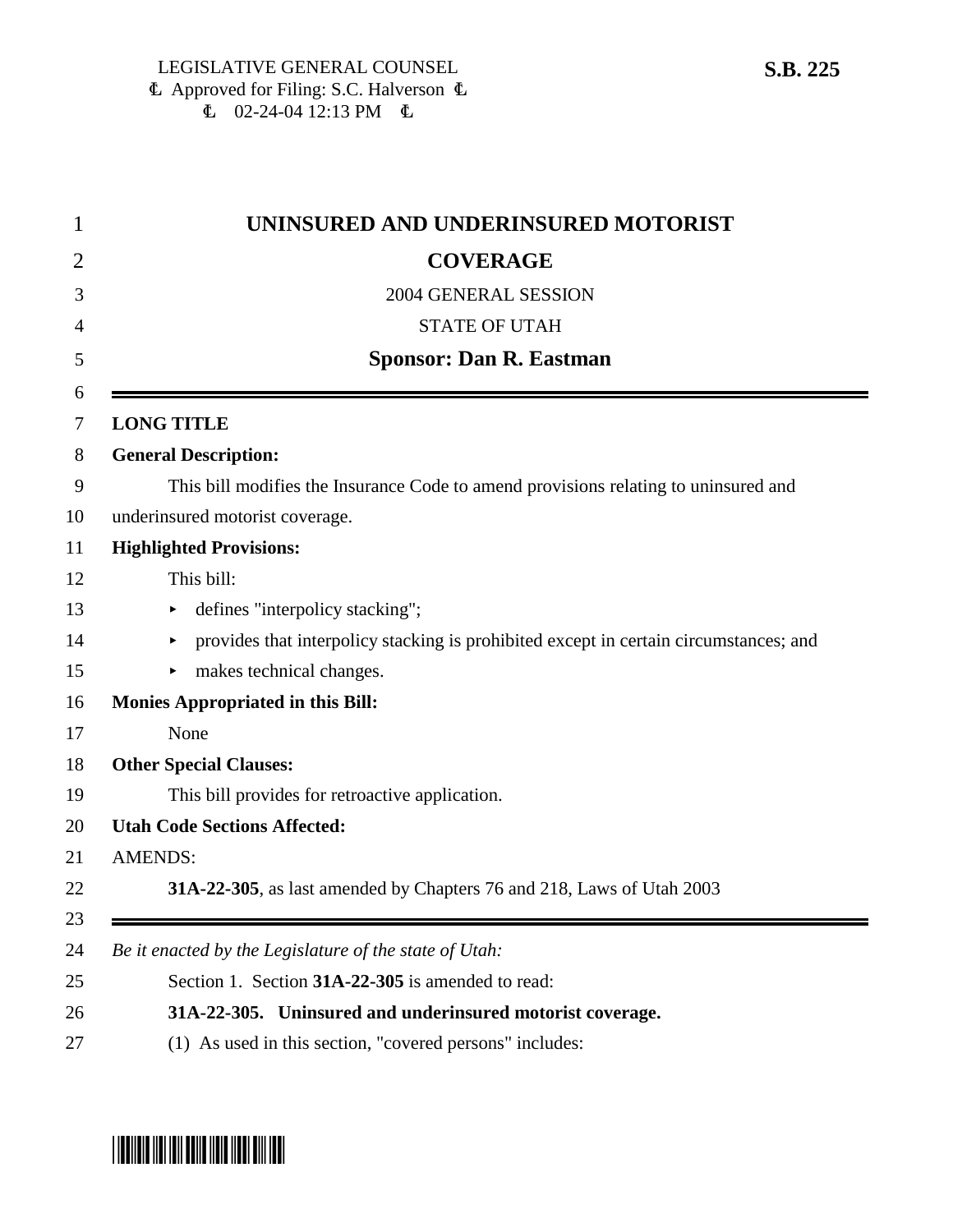| 28 | (a) the named insured;                                                                            |
|----|---------------------------------------------------------------------------------------------------|
| 29 | (b) persons related to the named insured by blood, marriage, adoption, or guardianship,           |
| 30 | who are residents of the named insured's household, including those who usually make their        |
| 31 | home in the same household but temporarily live elsewhere;                                        |
| 32 | (c) any person occupying or using a motor vehicle:                                                |
| 33 | (i) referred to in the policy; or                                                                 |
| 34 | (ii) owned by a self-insurer; and                                                                 |
| 35 | (d) any person who is entitled to recover damages against the owner or operator of the            |
| 36 | uninsured or underinsured motor vehicle because of bodily injury to or death of persons under     |
| 37 | Subsection $(1)(a)$ , $(b)$ , or $(c)$ .                                                          |
| 38 | (2) As used in this section, "uninsured motor vehicle" includes:                                  |
| 39 | (a) (i) a motor vehicle, the operation, maintenance, or use of which is not covered               |
| 40 | under a liability policy at the time of an injury-causing occurrence; or                          |
| 41 | (ii) (A) a motor vehicle covered with lower liability limits than required by Section             |
| 42 | 31A-22-304; and                                                                                   |
| 43 | (B) the motor vehicle described in Subsection $(2)(a)(ii)(A)$ is uninsured to the extent of       |
| 44 | the deficiency;                                                                                   |
| 45 | (b) an unidentified motor vehicle that left the scene of an accident proximately caused           |
| 46 | by the motor vehicle operator;                                                                    |
| 47 | (c) a motor vehicle covered by a liability policy, but coverage for an accident is                |
| 48 | disputed by the liability insurer for more than 60 days or continues to be disputed for more than |
| 49 | 60 days; or                                                                                       |
| 50 | (d) (i) an insured motor vehicle if, before or after the accident, the liability insurer of       |
| 51 | the motor vehicle is declared insolvent by a court of competent jurisdiction; and                 |
| 52 | (ii) the motor vehicle described in Subsection $(2)(d)(i)$ is uninsured only to the extent        |
| 53 | that the claim against the insolvent insurer is not paid by a guaranty association or fund.       |
| 54 | $(3)$ (a) Uninsured motorist coverage under Subsection 31A-22-302(1)(b) provides                  |
| 55 | coverage for covered persons who are legally entitled to recover damages from owners or           |
| 56 | operators of uninsured motor vehicles because of bodily injury, sickness, disease, or death.      |
| 57 | (b) For new policies written on or after January 1, 2001, the limits of uninsured                 |
| 58 | motorist coverage shall be equal to the lesser of the limits of the insured's motor vehicle       |
|    |                                                                                                   |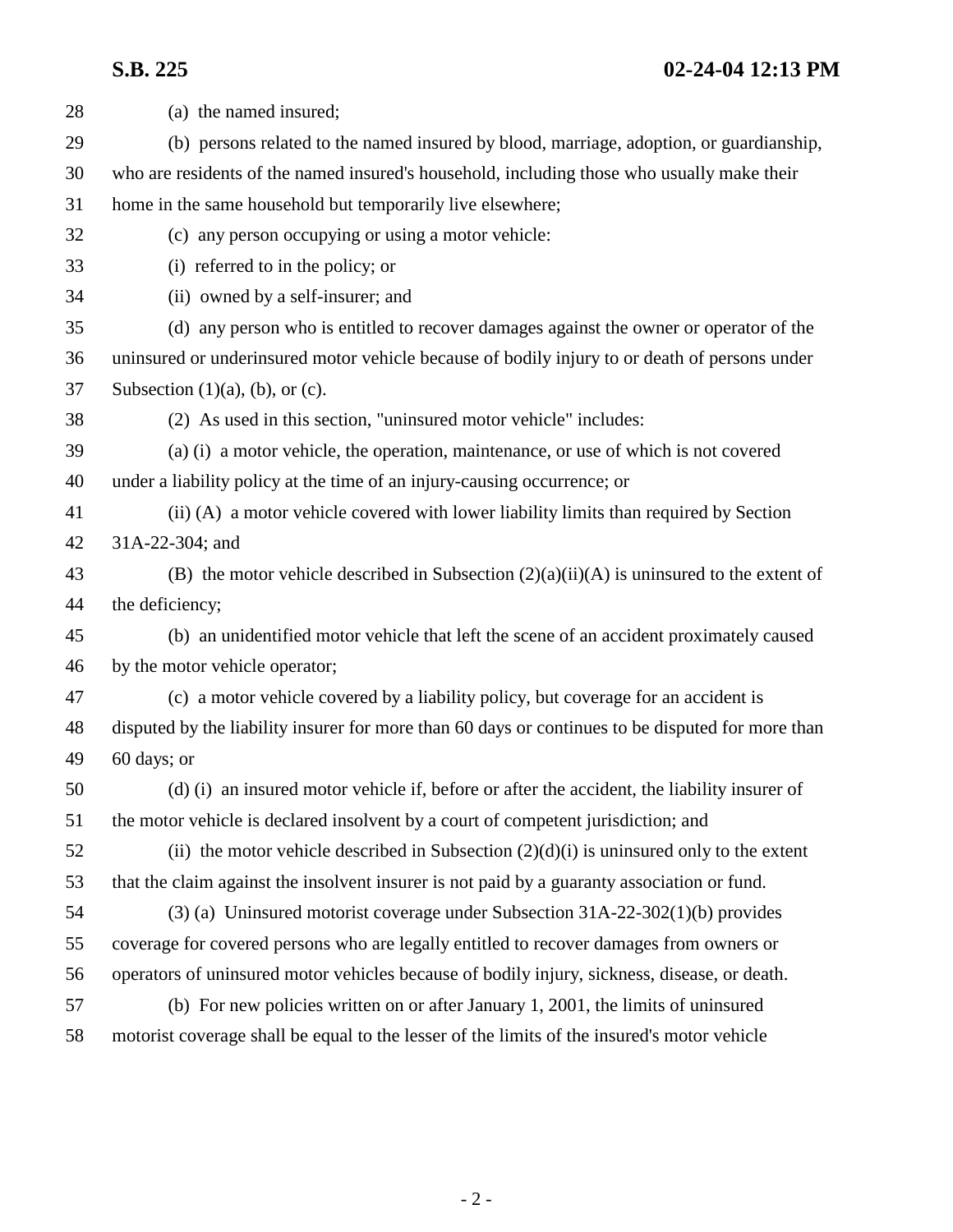59 liability coverage or the maximum uninsured motorist coverage limits available by the insurer 60 under the insured's motor vehicle policy, unless the insured purchases coverage in a lesser 61 amount by signing an acknowledgment form provided by the insurer that: 62 (i) waives the higher coverage; 63 (ii) reasonably explains the purpose of uninsured motorist coverage; and 64 (iii) discloses the additional premiums required to purchase uninsured motorist 65 coverage with limits equal to the lesser of the limits of the insured's motor vehicle liability 66 coverage or the maximum uninsured motorist coverage limits available by the insurer under the 67 insured's motor vehicle policy. 68 (c) Self-insurers, including governmental entities, may elect to provide uninsured 69 motorist coverage in an amount that is less than their maximum self-insured retention under 70 Subsections (3)(b) and (4)(a) by issuing a declaratory memorandum or policy statement from 71 the chief financial officer or chief risk officer that declares the: 72 (i) self-insured entity's coverage level; and 73 (ii) process for filing an uninsured motorist claim. 74 (d) Uninsured motorist coverage may not be sold with limits that are less than the 75 minimum bodily injury limits for motor vehicle liability policies under Section 31A-22-304. 76 (e) The acknowledgment under Subsection (3)(b) continues for that issuer of the 77 uninsured motorist coverage until the insured, in writing, requests different uninsured motorist 78 coverage from the insurer. 79 (f) (i) In conjunction with the first two renewal notices sent after January 1, 2001, for 80 policies existing on that date, the insurer shall disclose in the same medium as the premium 81 renewal notice, an explanation of the purpose of uninsured motorist coverage and the costs 82 associated with increasing the coverage in amounts up to and including the maximum amount 83 available by the insurer under the insured's motor vehicle policy. 84 (ii) The disclosure shall be sent to all insureds that carry uninsured motorist coverage 85 limits in an amount less than the insured's motor vehicle liability policy limits or the maximum 86 uninsured motorist coverage limits available by the insurer under the insured's motor vehicle 87 policy. 88 (4) (a) (i) Except as provided in Subsection (4)(b), the named insured may reject

89 uninsured motorist coverage by an express writing to the insurer that provides liability

- 3 -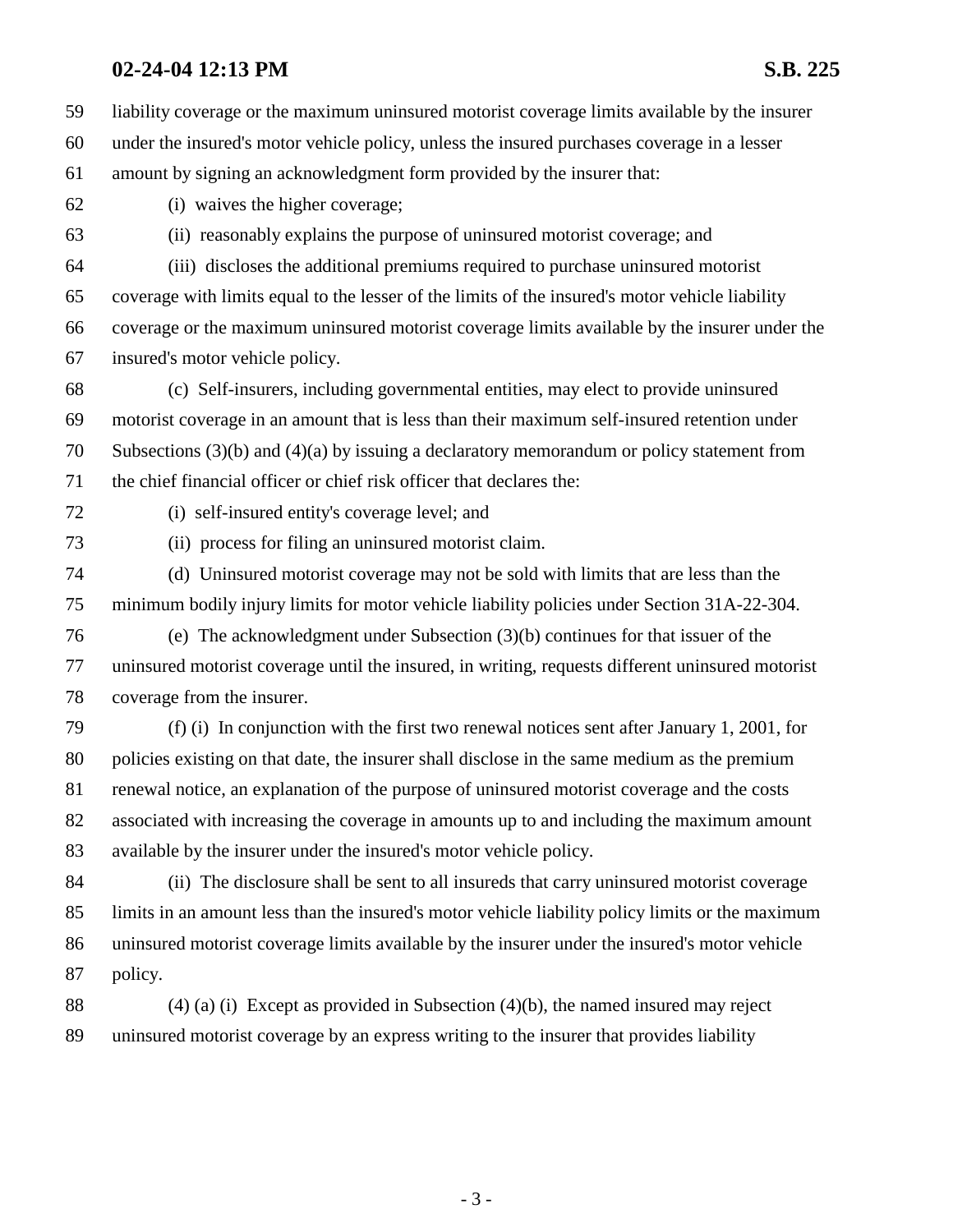| 90  | coverage under Subsection $31A-22-302(1)(a)$ .                                                    |
|-----|---------------------------------------------------------------------------------------------------|
| 91  | (ii) This rejection shall be on a form provided by the insurer that includes a reasonable         |
| 92  | explanation of the purpose of uninsured motorist coverage.                                        |
| 93  | (iii) This rejection continues for that issuer of the liability coverage until the insured in     |
| 94  | writing requests uninsured motorist coverage from that liability insurer.                         |
| 95  | (b) (i) All persons, including governmental entities, that are engaged in the business of,        |
| 96  | or that accept payment for, transporting natural persons by motor vehicle, and all school         |
| 97  | districts that provide transportation services for their students, shall provide coverage for all |
| 98  | motor vehicles used for that purpose, by purchase of a policy of insurance or by self-insurance,  |
| 99  | uninsured motorist coverage of at least \$25,000 per person and \$500,000 per accident.           |
| 100 | (ii) This coverage is secondary to any other insurance covering an injured covered                |
| 101 | person.                                                                                           |
| 102 | (c) Uninsured motorist coverage:                                                                  |
| 103 | (i) is secondary to the benefits provided by Title 34A, Chapter 2, Workers'                       |
| 104 | Compensation Act;                                                                                 |
| 105 | (ii) may not be subrogated by the Workers' Compensation insurance carrier;                        |
| 106 | (iii) may not be reduced by any benefits provided by Workers' Compensation                        |
| 107 | insurance;                                                                                        |
| 108 | (iv) may be reduced by health insurance subrogation only after the covered person has             |
| 109 | been made whole;                                                                                  |
| 110 | (v) may not be collected for bodily injury or death sustained by a person:                        |
| 111 | (A) while committing a violation of Section 41-1a-1314;                                           |
| 112 | (B) who, as a passenger in a vehicle, has knowledge that the vehicle is being operated            |
| 113 | in violation of Section 41-1a-1314; or                                                            |
| 114 | (C) while committing a felony; and                                                                |
| 115 | (vi) notwithstanding Subsection $(4)(c)(v)$ , may be recovered:                                   |
| 116 | (A) for a person under 18 years of age who is injured within the scope of Subsection              |
| 117 | $(4)(c)(v)$ but limited to medical and funeral expenses; or                                       |
| 118 | (B) by a law enforcement officer as defined in Section 53-13-103, who is injured                  |
| 119 | within the course and scope of the law enforcement officer's duties.                              |
| 120 | (d) As used in this Subsection $(4)$ :                                                            |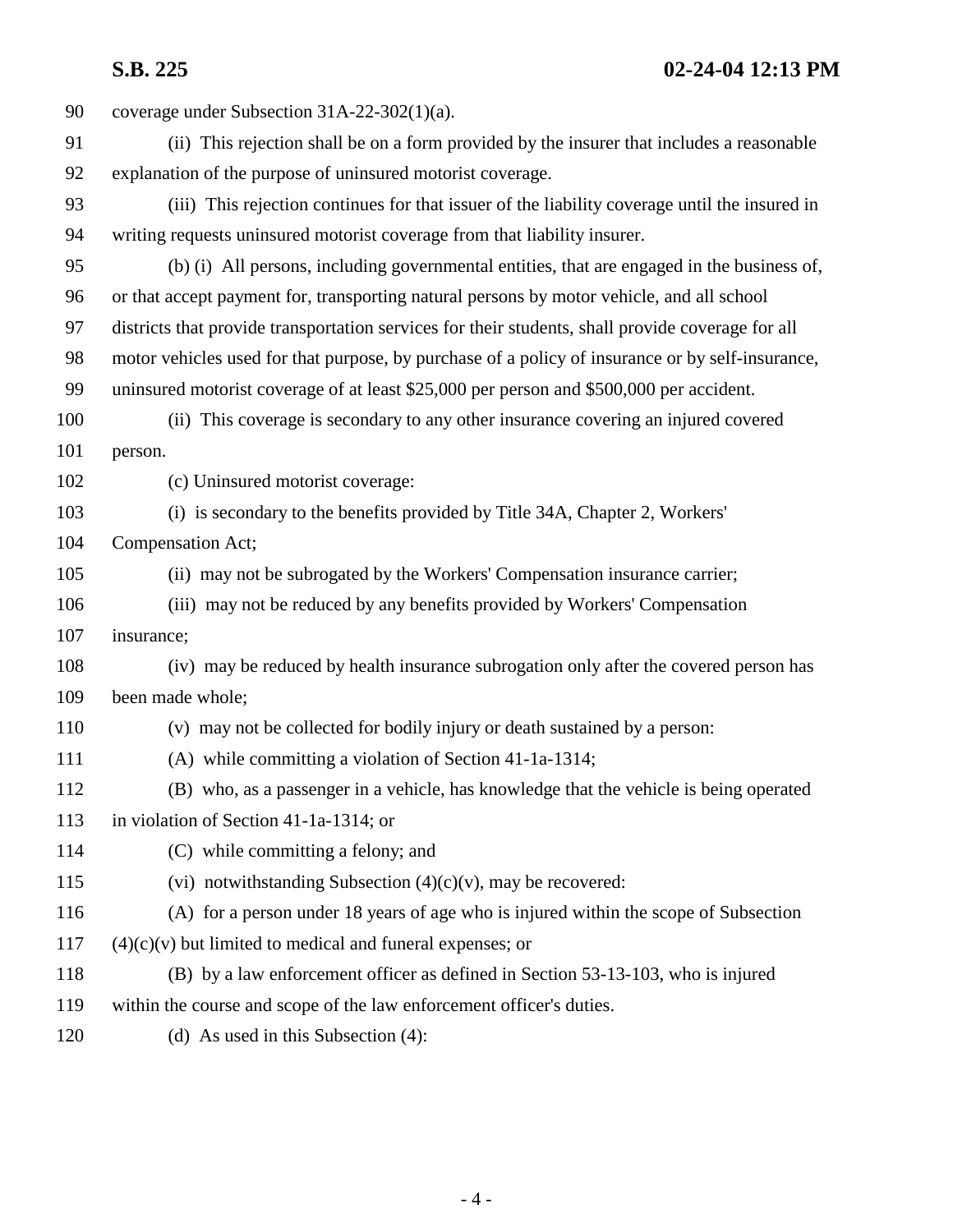121 (i) "Governmental entity" has the same meaning as under Section 63-30-2. 122 (ii) "Motor vehicle" has the same meaning as under Section 41-1a-102. 123 (5) When a covered person alleges that an uninsured motor vehicle under Subsection 124 (2)(b) proximately caused an accident without touching the covered person or the motor 125 vehicle occupied by the covered person, the covered person must show the existence of the 126 uninsured motor vehicle by clear and convincing evidence consisting of more than the covered 127 person's testimony. 128 (6) (a) The limit of liability for uninsured motorist coverage for two or more motor 129 vehicles may not be added together, combined, or stacked to determine the limit of insurance 130 coverage available to an injured person for any one accident. 131 (b) (i) Subsection (6)(a) applies to all persons except a covered person as defined under 132 Subsection  $(7)(b)(ii)$ . 133 (ii) A covered person as defined under Subsection  $(7)(b)(ii)$  is entitled to the highest 134 limits of uninsured motorist coverage afforded for any one motor vehicle that the covered 135 person is the named insured or an insured family member. 136 (iii) This coverage shall be in addition to the coverage on the motor vehicle the covered 137 person is occupying. 138 (iv) Neither the primary nor the secondary coverage may be set off against the other. 139 (c) Coverage on a motor vehicle occupied at the time of an accident shall be primary 140 coverage, and the coverage elected by a person described under Subsections (1)(a) and (b) shall 141 be secondary coverage. 142 (7) (a) Uninsured motorist coverage under this section applies to bodily injury, 143 sickness, disease, or death of covered persons while occupying or using a motor vehicle only if 144 the motor vehicle is described in the policy under which a claim is made, or if the motor 145 vehicle is a newly acquired or replacement motor vehicle covered under the terms of the policy. 146 Except as provided in Subsection (6) or this Subsection (7), a covered person injured in a 147 motor vehicle described in a policy that includes uninsured motorist benefits may not elect to 148 collect uninsured motorist coverage benefits from any other motor vehicle insurance policy 149 under which he is a covered person. 150 (b) Each of the following persons may also recover uninsured motorist benefits under 151 any one other policy in which they are described as a "covered person" as defined in Subsection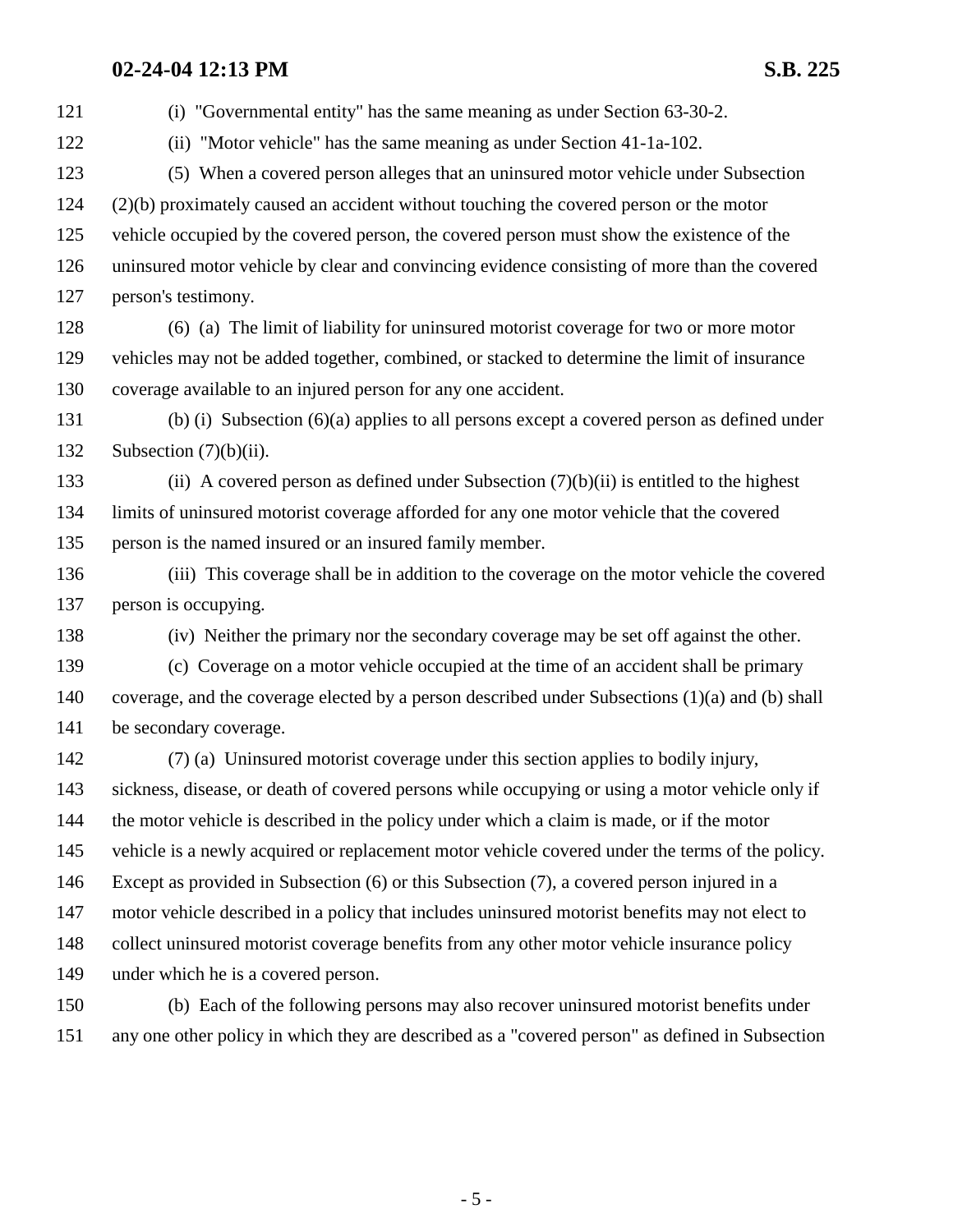| 152 | $(1)$ :                                                                                           |
|-----|---------------------------------------------------------------------------------------------------|
| 153 | (i) a covered person injured as a pedestrian by an uninsured motor vehicle; and                   |
| 154 | (ii) except as provided in Subsection (7)(c), a covered person injured while occupying            |
| 155 | or using a motor vehicle that is not owned, leased, or furnished, to the covered person, to the   |
| 156 | covered person's spouse, or to the covered person's resident parent or resident sibling.          |
| 157 | (c) (i) A covered person may recover benefits from no more than two additional                    |
| 158 | policies, one additional policy from each parent's household if the covered person is:            |
| 159 | (A) a dependent minor of parents who reside in separate households; and                           |
| 160 | (B) injured while occupying or using a motor vehicle that is not owned, leased, or                |
| 161 | furnished to the covered person, the covered person's resident parent, or to the covered person's |
| 162 | resident sibling.                                                                                 |
| 163 | (ii) Each parent's policy under this Subsection $(7)(c)$ is liable only for the percentage of     |
| 164 | the damages that the limit of liability of each parent's policy of uninsured motorist coverage    |
| 165 | bears to the total of all uninsured coverage applicable to the accident.                          |
| 166 | (d) A covered person's recovery under any available policies may not exceed the full              |
| 167 | amount of damages.                                                                                |
| 168 | (e) A covered person in Subsection $(7)(b)$ is not barred against making subsequent               |
| 169 | elections if recovery is unavailable under previous elections.                                    |
| 170 | (f) (i) As used in this section, "interpolicy stacking" means recovering benefits for a           |
| 171 | single incident of loss under more than one insurance policy.                                     |
| 172 | (ii) Except to the extent permitted by Subsection (6) and this Subsection (7),                    |
| 173 | interpolicy stacking is prohibited for uninsured motorist coverage.                               |
| 174 | (8) (a) As used in this section, "underinsured motor vehicle" includes a motor vehicle,           |
| 175 | the operation, maintenance, or use of which is covered under a liability policy at the time of an |
| 176 | injury-causing occurrence, but which has insufficient liability coverage to compensate fully the  |
| 177 | injured party for all special and general damages.                                                |
| 178 | (b) The term "underinsured motor vehicle" does not include:                                       |
| 179 | (i) a motor vehicle that is covered under the liability coverage of the same policy that          |
| 180 | also contains the underinsured motorist coverage;                                                 |
| 181 | (ii) an uninsured motor vehicle as defined in Subsection (2); or                                  |
| 182 | (iii) a motor vehicle owned or leased by the named insured, the named insured's                   |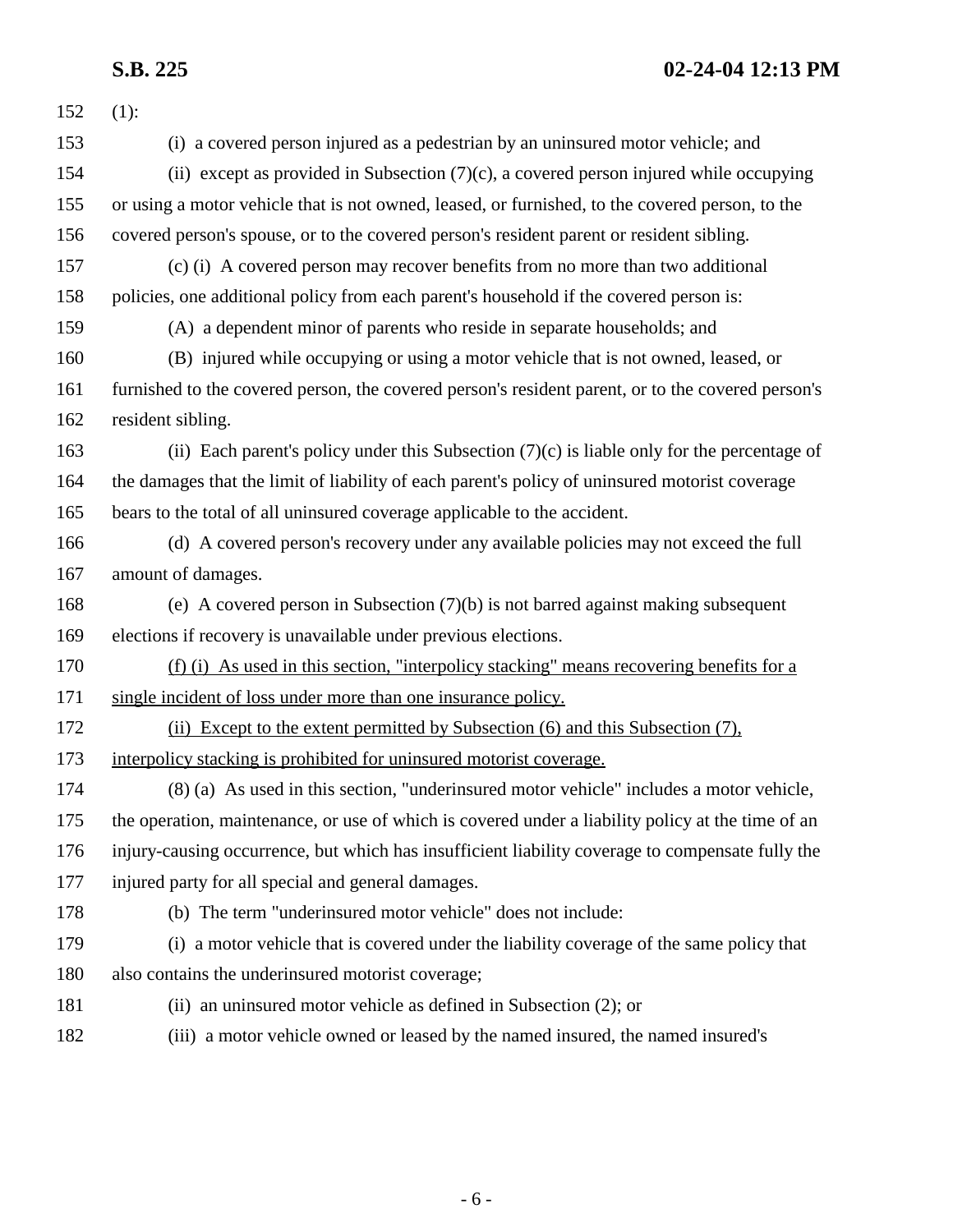183 spouse, or any dependant of the named insured. 184 (9) (a) (i) Underinsured motorist coverage under Subsection 31A-22-302(1)(c) 185 provides coverage for covered persons who are legally entitled to recover damages from 186 owners or operators of underinsured motor vehicles because of bodily injury, sickness, disease, 187 or death. 188 (ii) A covered person occupying or using a motor vehicle owned, leased, or furnished 189 to the covered person, the covered person's spouse, or covered person's resident relative may 190 recover underinsured benefits only if the motor vehicle is: 191 (A) described in the policy under which a claim is made; or 192 (B) a newly acquired or replacement motor vehicle covered under the terms of the 193 policy. 194 (b) For new policies written on or after January 1, 2001, the limits of underinsured 195 motorist coverage shall be equal to the lesser of the limits of the insured's motor vehicle 196 liability coverage or the maximum underinsured motorist coverage limits available by the 197 insurer under the insured's motor vehicle policy, unless the insured purchases coverage in a 198 lesser amount by signing an acknowledgment form provided by the insurer that: 199 (i) waives the higher coverage; 200 (ii) reasonably explains the purpose of underinsured motorist coverage; and 201 (iii) discloses the additional premiums required to purchase underinsured motorist 202 coverage with limits equal to the lesser of the limits of the insured's motor vehicle liability 203 coverage or the maximum underinsured motorist coverage limits available by the insurer under 204 the insured's motor vehicle policy. 205 (c) Self-insurers, including governmental entities, may elect to provide underinsured 206 motorist coverage in an amount that is less than their maximum self-insured retention under 207 Subsections (9)(b) and (9)(g) by issuing a declaratory memorandum or policy statement from 208 the chief financial officer or chief risk officer that declares the: 209 (i) self-insured entity's coverage level; and 210 (ii) process for filing an underinsured motorist claim. 211 (d) Underinsured motorist coverage may not be sold with limits that are less than 212 \$10,000 for one person in any one accident and at least \$20,000 for two or more persons in any 213 one accident.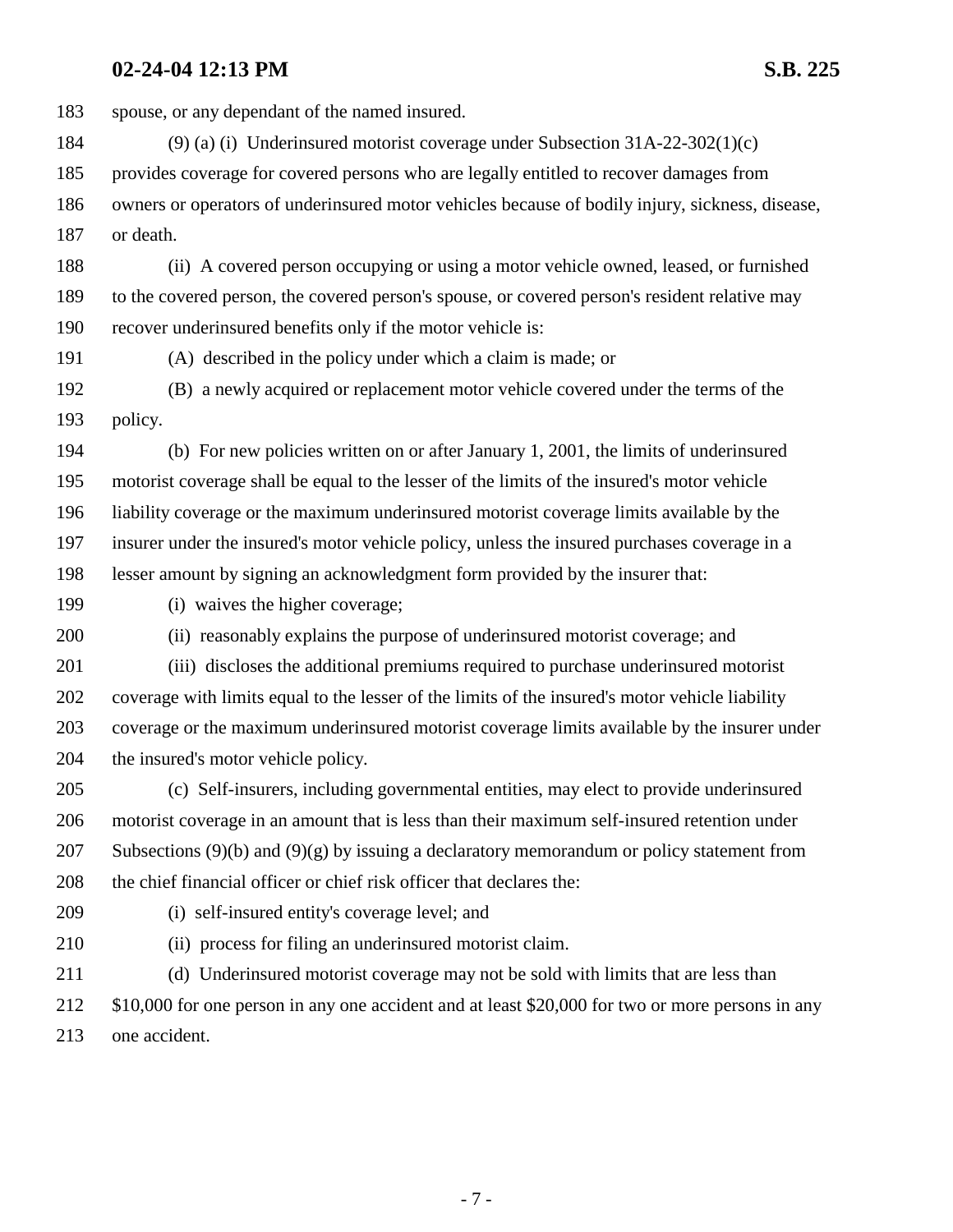214 (e) The acknowledgment under Subsection (9)(b) continues for that issuer of the 215 underinsured motorist coverage until the insured, in writing, requests different underinsured 216 motorist coverage from the insurer.

217 (f) The named insured's underinsured motorist coverage, as described in Subsection 218 (9)(a), is secondary to the liability coverage of an owner or operator of an underinsured motor 219 vehicle, as described in Subsection (8). Underinsured motorist coverage may not be set off 220 against the liability coverage of the owner or operator of an underinsured motor vehicle, but 221 shall be added to, combined with, or stacked upon the liability coverage of the owner or 222 operator of the underinsured motor vehicle to determine the limit of coverage available to the 223 injured person.

224 (g) (i) A named insured may reject underinsured motorist coverage by an express 225 writing to the insurer that provides liability coverage under Subsection 31A-22-302(1)(a).

226 (ii) This written rejection shall be on a form provided by the insurer that includes a 227 reasonable explanation of the purpose of underinsured motorist coverage and when it would be 228 applicable.

229 (iii) This rejection continues for that issuer of the liability coverage until the insured in 230 writing requests underinsured motorist coverage from that liability insurer.

231 (h) (i) In conjunction with the first two renewal notices sent after January 1, 2001, for 232 policies existing on that date, the insurer shall disclose in the same medium as the premium 233 renewal notice, an explanation of the purpose of underinsured motorist coverage and the costs 234 associated with increasing the coverage in amounts up to and including the maximum amount 235 available by the insurer under the insured's motor vehicle policy.

236 (ii) The disclosure shall be sent to all insureds that carry underinsured motorist 237 coverage limits in an amount less than the insured's motor vehicle liability policy limits or the 238 maximum underinsured motorist coverage limits available by the insurer under the insured's 239 motor vehicle policy.

240 (10) (a) (i) Except as provided in this Subsection (10), a covered person injured in a 241 motor vehicle described in a policy that includes underinsured motorist benefits may not elect 242 to collect underinsured motorist coverage benefits from any other motor vehicle insurance 243 policy.

244 (ii) The limit of liability for underinsured motorist coverage for two or more motor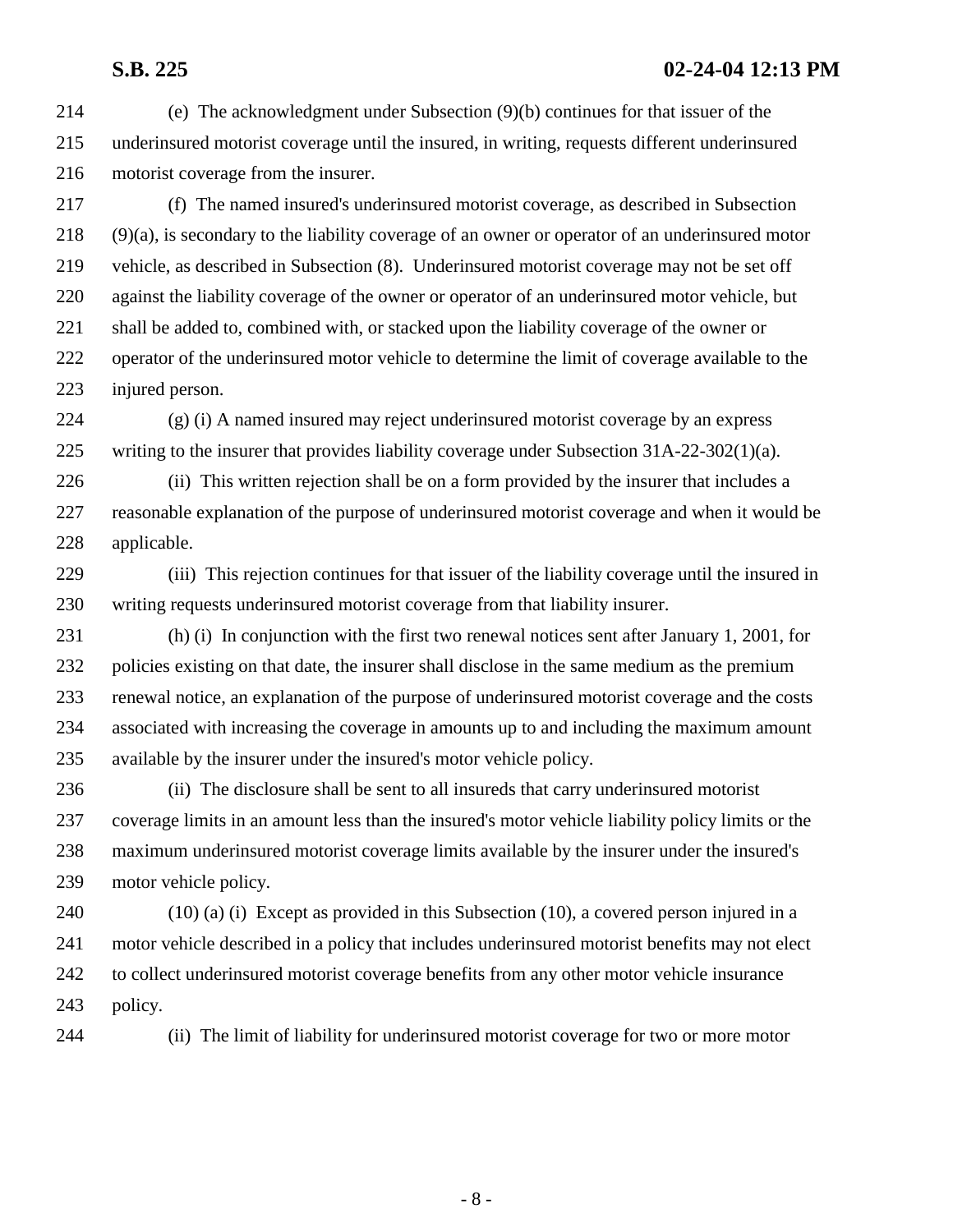245 vehicles may not be added together, combined, or stacked to determine the limit of insurance 246 coverage available to an injured person for any one accident.

247 (iii) Subsection  $(10)(a)(ii)$  applies to all persons except a covered person as defined 248 under Subsections  $(10)(b)(i)$  and  $(ii)$ .

249 (b) (i) Except as provided in Subsection (10)(b)(ii), a covered person injured while 250 occupying, using, or maintaining a motor vehicle that is not owned, leased, or furnished to the 251 covered person, the covered person's spouse, or the covered person's resident parent or resident 252 sibling, may also recover benefits under any one other policy under which they are a covered 253 person.

254 (ii) (A) A covered person may recover benefits from no more than two additional 255 policies, one additional policy from each parent's household if the covered person is:

256 (I) a dependent minor of parents who reside in separate households; and

257 (II) injured while occupying or using a motor vehicle that is not owned, leased, or 258 furnished to the covered person, the covered person's resident parent, or the covered person's 259 resident sibling.

260 (B) Each parent's policy under this Subsection (10)(b)(ii) is liable only for the 261 percentage of the damages that the limit of liability of each parent's policy of underinsured 262 motorist coverage bears to the total of all underinsured coverage applicable to the accident.

263 (iii) A covered person's recovery under any available policies may not exceed the full 264 amount of damages.

265 (iv) Underinsured coverage on a motor vehicle occupied at the time of an accident shall 266 be primary coverage, and the coverage elected by a person described under Subsections (1)(a) 267 and (b) shall be secondary coverage.

268 (v) The primary and the secondary coverage may not be set off against the other.

269 (vi) A covered person as defined under Subsection  $(10)(b)(i)$  is entitled to the highest 270 limits of underinsured motorist coverage under only one additional policy per household 271 applicable to that covered person as a named insured, spouse, or relative.

272 (vii) A covered injured person is not barred against making subsequent elections if 273 recovery is unavailable under previous elections.

274 (viii) (A) As used in this section, "interpolicy stacking" means recovering benefits for a 275 single incident of loss under more than one insurance policy.

- 9 -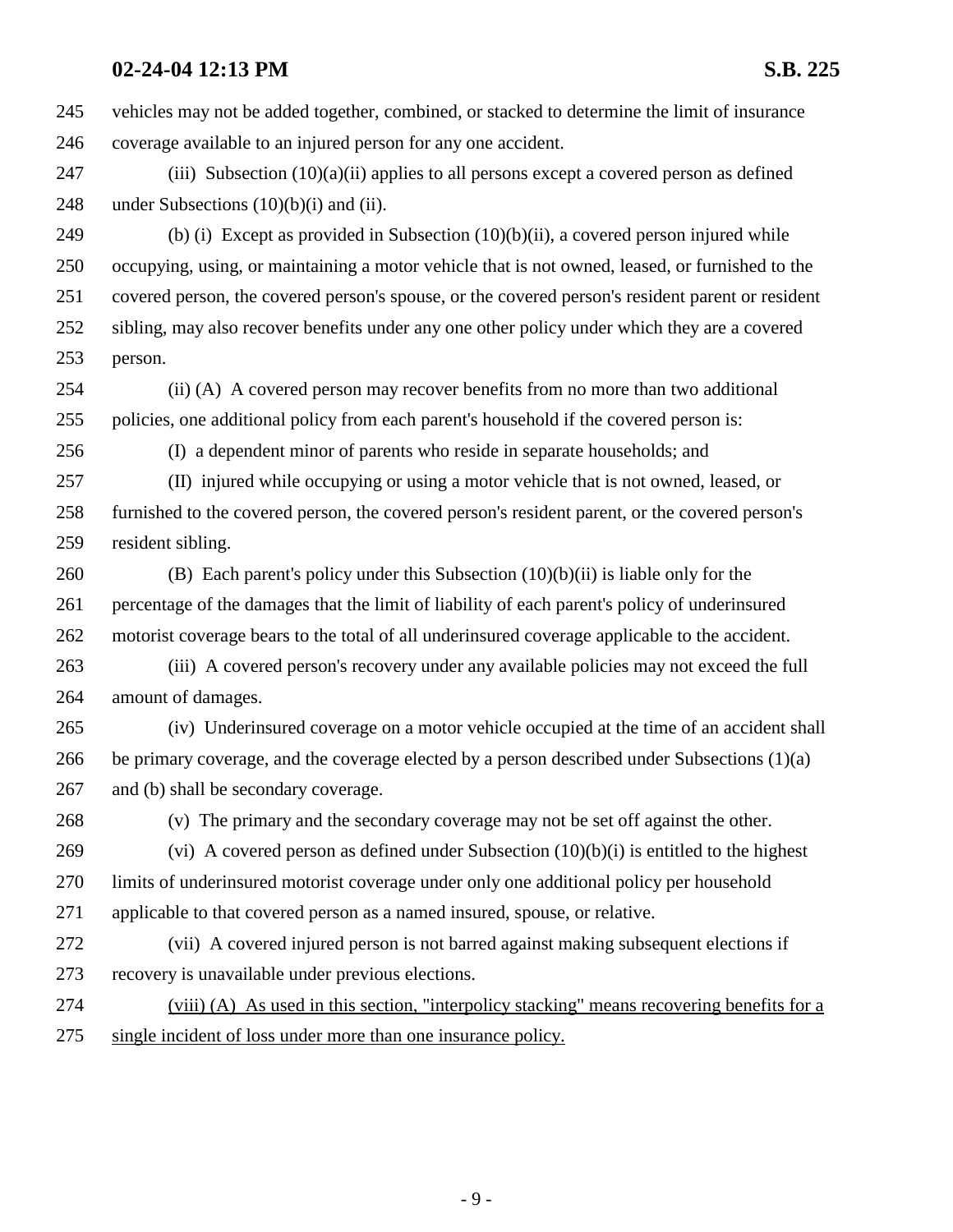| 276 | (B) Except to the extent permitted by this Subsection (10), interpolicy stacking is                  |
|-----|------------------------------------------------------------------------------------------------------|
| 277 | prohibited for underinsured motorist coverage.                                                       |
| 278 | (c) Underinsured motorist coverage:                                                                  |
| 279 | (i) is secondary to the benefits provided by Title 34A, Chapter 2, Workers'                          |
| 280 | Compensation Act;                                                                                    |
| 281 | (ii) may not be subrogated by the Workers' Compensation insurance carrier;                           |
| 282 | (iii) may not be reduced by any benefits provided by Workers' Compensation                           |
| 283 | insurance;                                                                                           |
| 284 | (iv) may be reduced by health insurance subrogation only after the covered person has                |
| 285 | been made whole;                                                                                     |
| 286 | (v) may not be collected for bodily injury or death sustained by a person:                           |
| 287 | $(A)$ while committing a violation of Section 41-1a-1314;                                            |
| 288 | (B) who, as a passenger in a vehicle, has knowledge that the vehicle is being operated               |
| 289 | in violation of Section 41-1a-1314; or                                                               |
| 290 | (C) while committing a felony; and                                                                   |
| 291 | (vi) notwithstanding Subsection $(10)(c)(v)$ , may be recovered:                                     |
| 292 | (A) for a person under 18 years of age who is injured within the scope of Subsection                 |
| 293 | $(10)(c)(v)$ but limited to medical and funeral expenses; or                                         |
| 294 | (B) by a law enforcement officer as defined in Section 53-13-103, who is injured                     |
| 295 | within the course and scope of the law enforcement officer's duties.                                 |
| 296 | $(11)$ The inception of the loss under Subsection 31A-21-313(1) for underinsured                     |
| 297 | motorist claims occurs upon the date of the last liability policy payment.                           |
| 298 | (12) (a) Within five business days after notification in a manner specified by the                   |
| 299 | department that all liability insurers have tendered their liability policy limits, the underinsured |
| 300 | carrier shall either:                                                                                |
| 301 | (i) waive any subrogation claim the underinsured carrier may have against the person                 |
| 302 | liable for the injuries caused in the accident; or                                                   |
| 303 | (ii) pay the insured an amount equal to the policy limits tendered by the liability carrier.         |
| 304 | (b) If neither option is exercised under Subsection $(12)(a)$ , the subrogation claim is             |
| 305 | deemed to be waived by the underinsured carrier.                                                     |
| 306 | (13) Except as otherwise provided in this section, a covered person may seek, subject                |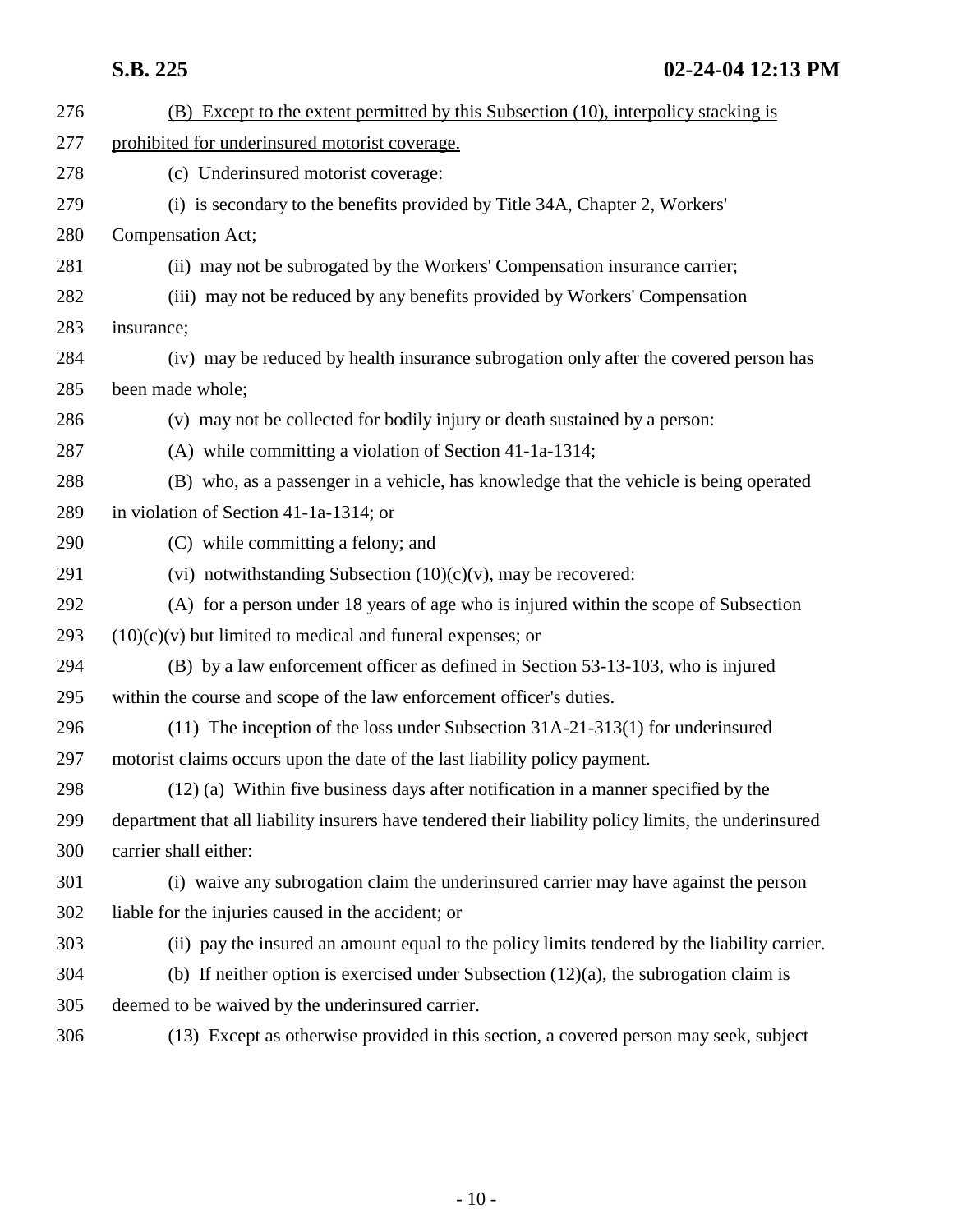307 to the terms and conditions of the policy, additional coverage under any policy: 308 (a) that provides coverage for damages resulting from motor vehicle accidents; and 309 (b) that is not required to conform to Section 31A-22-302. 310 Section 2. **Retroactive application.** 311 (1) Subsections 31A-22-305(7)(f) and (10)(b)(viii) apply retroactively to any claim on 312 or after January 1, 1995 for which as of May 3, 2004, a court of competent jurisdiction has not 313 issued a final unappealable judgment or order. 314 (2) The Legislature finds that the retroactive application of Subsections 315  $31A-22-305(7)(f)$  and  $(10)(b)(viii)$ : 316 (a) does not enlarge, eliminate, or destroy vested rights; and 317 (b) clarifies legislative intent.

## **Legislative Review Note as of 2-23-04 2:41 PM**

This bill applies retroactively to claims on or after January 1, 1995. The due process clause of the United States Constitution and the Utah Constitution restricts a legislature's ability to make statutory changes retroactive. However, the Utah Supreme Court has recognized an exception for statutory amendments that clarify an ambiguity in the original statute. Evans & Sutherland Computer Corp. v. Utah State Tax Comm'n, 953 P.2d 435, 440 (Utah 1997). This exception applies if the amendments are not substantive amendments that enlarge, eliminate, or destroy vested contractual rights. Keegan v. State, 896 P.2d 618, 620-21 (Utah 1995); *see also*, Thomas v. Color Country Management, 492 Utah Adv. Rep. 9 (Utah 2004)(Durham, J., concurring). It is for a court to determine whether the retroactive amendments in this bill are procedural rather than substantive amendments that enlarge, eliminate, or destroy substantive rights.

**Office of Legislative Research and General Counsel**